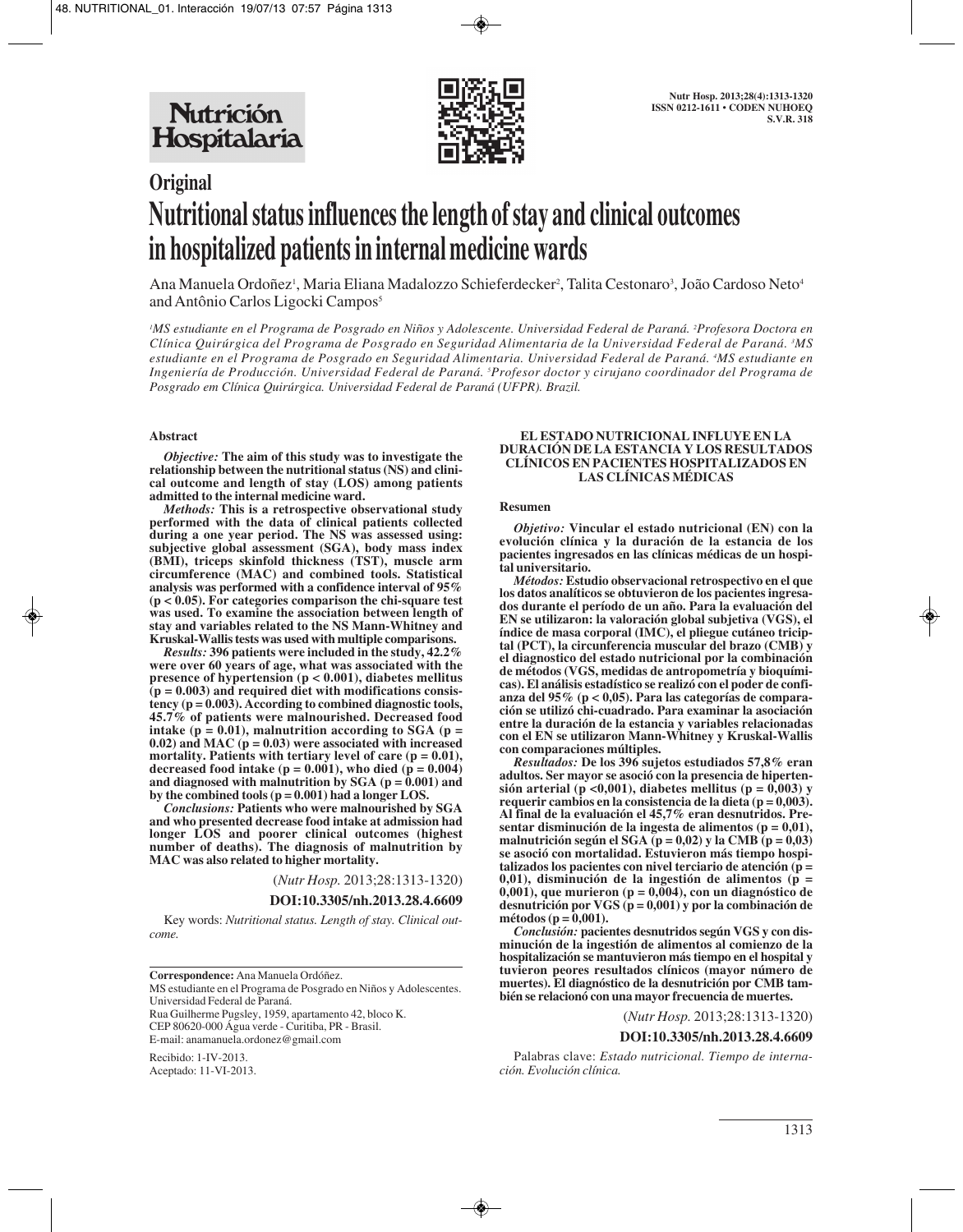# **Abbreviations**

NS: Nutritional status. LOS: Length of Stay. SGA: Subjective Global Assessment. BMI: Body Mass Index. TST: Triceps Skinfold Thickness. MAC: Muscle Arm Circumference. HTN: Hypertension. DM: Diabetes Mellitus.

# **Introduction**

According to studies from around the world malnutrition is a prevalent condition in hospitals, being present in about half of hospitalized patients. Malnourished patients have worse treatment response and increased rates of complication. This framework prolongs hospital stay and increases costs and mortality.1,2,3,4,5,6

However, there is not a gold standard tool for nutritional assessment. Due to the limitation of the different tools the Academy of Nutrition and Dietetics indicates the use of a large number of combine methods.7 Despite the importance of hospitalized patients nutritional status, frequently the nutritional assessment is neglected. In the Brazilian National Survey on Hospital Nutritional Assessment (IBRANUTRI) study, only about 20% of patients had the nutritional status registered in personal health records.<sup>6</sup> The nutritional assessment enables early identification of patients at nutritional risk and predicts the probability of a better or worse outcome due to nutritional status. The nutritional support initiated at the proper time might improvement the outcome.<sup>8</sup>

# **Objectives**

The aim of this study was to investigate the relationship of the nutritional status (NS) with clinical outcome and length of stay (LOS) among patients admitted to the internal medicine ward.

# **Patients and methods**

This is a retrospective observational and analytical study using the data of hospitalized patients admitted at the male and female internal medicine wards of the Clinical Hospital of the Federal University of Paraná, Curitiba, Brazil, over a period of one year (between 2008-2009 years). The data were from nutritional records used by the Nutrition Service and were obtained at the time of admission. In the study, only records containing complete patient information were included. The information records used contained identification (gender, age), health (diagnosis, comorbidities, clinical outcome, LOS) and assessment of nutritional status by different tools.

The diagnosis was categorized into two categories according to reason of hospitalization (disease under treatment or disease still under investigation). The division was carried out because of the large number of different diseases assisted at internal medicine wards. The clinical outcome was classified as discharge or death.

The Subjective Global Assessment (SGA) used is adapted from Detsky.9 Information about decreased food intake and consistency modified diet used in this study were from SGA.

Body weight was measure in a mechanical scale (Filizola®) with capacity of 150 kg and precision of 0,1 kg and height was assessing using stadiometer fixed at the same equipment. The weight loss during hospitalization was calculated as the difference between weight at admission and last weight before discharge or death. The body mass index (BMI) was calculated dividing the weight by the square of the height  $(kg/m^2)$ and was classified according to WHO<sup>10</sup> criteria for adults and Lipschitz<sup>11</sup> for elderly.

The triceps skinfold thickness (TST) was measure using a skinfold caliper (Cescorf®) with a range of 0- 100 mm and precision of  $\pm$  1.0 mm. The measurement was performed on the right side of body and was used the mean of three times for the analyses. Mid-arm circumference was assessed at the measure midpoint of upper right arm to the nearest 0.1 cm. Mid-arm muscle circumference (MAC) was determined using the standard equation of Frisancho.12 TST and MAC were standardized for gender and age: data was multiplied for 100 and divided by 50th percentile. After, both TST and MAC were classified according to Frisancho.12

The classification level of nutritional care in primary, secondary and tertiary considers the underlying disease and the nutritional status.13 The nutritional diagnosis by the combined tools is defined subjectively using data from the SGA, BMI, TST, MAC and laboratory tests – albumin (normal range: 3,5-5,5 g/dL) and total lymphocyte count  $(> 1,600/\text{mL})$ .

Statistical analysis was performed with power of 95% confidence ( $p < 0.05$ ), using the R software, version 2.12.0, the software Statgraphics, Centurion version, and Excel spreadsheets to store data. The age variable had a normal distribution, but the same behavior was not observed with the other variables. In order to compare two categories chi-square test was used, whilst the chi-square test with Yates correction was used to compare three or more categories. The length of stay (LOS) was evaluated using Mann-Whitney and Kruskal-Wallis tests, the last one with multiple comparison test. Correlation tests were made between nutritional status and clinical outcomes.

The use of nutrition records data in this study was approved by the Research Ethics Committee of the Clinical Hospital of the Federal University of Paraná.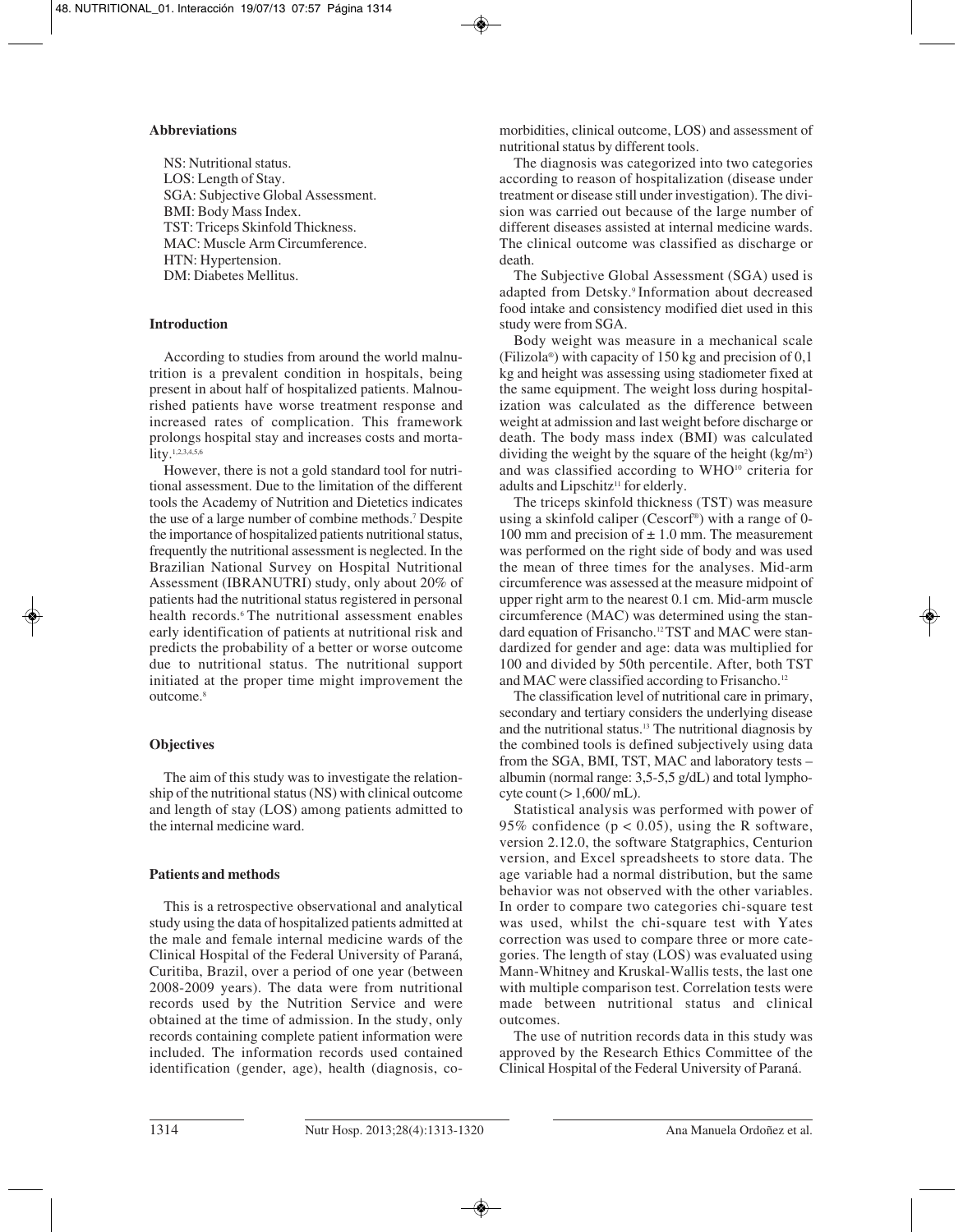| <b>Table I</b><br>Characteristics of the study population                  |                               |                                 |                                 |                       |
|----------------------------------------------------------------------------|-------------------------------|---------------------------------|---------------------------------|-----------------------|
|                                                                            | $N$ /%                        | Adult<br>$n(\%)$                | Elderly<br>$n(\%)$              | p value               |
| Sample                                                                     | 396                           | 229(57.8)                       | 167(42.2)                       |                       |
| Gender<br>Male<br>Female                                                   | 226/57<br>170/43              | 128(32.3)<br>101(25.5)          | 98 (24.7)<br>69(17.4)           | $0.016$ <sup>a*</sup> |
| Hypertension                                                               | 196/49.5                      | 85(37.1)                        | 111(66.5)                       | $0.000$ <sup>a*</sup> |
| Diabetes mellitus                                                          | 71/18                         | 33(14.4)                        | 38(22.7)                        | $0.033a*$             |
| Reason of hospitalization<br><b>Under treatment</b><br>Under investigation | 204/51.5<br>192/48.5          | 124(54.1)<br>105(45.8)          | 80(48)<br>87(52)                | $0.622$ <sup>a</sup>  |
| Level of care<br>Primary<br>Secondary<br>Tertiary                          | 5/1.3<br>105/26.5<br>286/72.2 | 4(1.7)<br>69(30.1)<br>156(68.1) | 1(0.6)<br>36(21.5)<br>130(77.8) | 0.840 <sup>b</sup>    |
| Decreased food intake                                                      | 245/61.9                      | 145(63.3)                       | 100(59.9)                       | $0.487$ <sup>a</sup>  |
| Diet consistency change                                                    | 109/27.5                      | 50(21.8)                        | 59(35.3)                        | $0.003$ <sup>a*</sup> |
| Weight loss $(kg)^{**}$                                                    | $1,27(0.1-9.9)$               | $1,3(0.1-7.5)$                  | $1,2(0.1-9.9)$                  | 0.43 <sup>c</sup>     |
| Length of stay $(days)**$                                                  | $13,0(1.0-76.0)$              | $12,0(2.0-76.0)$                | $13,0(1.0-66.0)$                | 0.69 <sup>c</sup>     |

a Comparison of variables between adults and elderly, Chi-square test with Yates correction.

b Comparison of variables between adults and elderly, Chi-square test.

c Comparison of variables between adults and elderly, Mann-Whitney test, p > 0.05

\*Statistically significant values, p < 0.05.

\*\*Numbers in format median (minimum-maximum).

## **Results**

The study included data from 396 individuals. Elderly over 60 years of age represented a significant proportion of the study population (42%). Half of the patients (51.5%) were admitted for treatment of previously diagnosed disease and 72.2% of individuals had nutritional care classified as tertiary. Hypertension (HTN) and diabetes mellitus (DM) were associated with age and were present in 66.5% and 22.7% of the elderly population, respectively  $(p < 0.05)$  (table I).

# *Nutritional status*

Decrease food intake prior to hospitalization was reported by 62% of participants and it was not associated with age. However, a significant proportion of the elderly needed consistency modified diets  $(35.3\%; p = 0.003)$ .

The method based on TST measurement identified the highest degree of malnutrition in patients (58.3%). The TST and SGA obtained the best results in order to identified severely malnourished individuals (37.4% and 35.6% respectively).

The majority of patients were classified as well nourished by the BMI and MAC (50% and 64.9%, respectively). Nevertheless, combined tools detected malnutrition in 45.7% and nutritional risk in 41.2% of patients. Few patients were diagnosed as well nourished or overweight/obesity, 8.3% and 4.8%, respectively (fig. 1 and table II). Combined diagnostic tools were correlated with some anthropometric measures, such as TST (weak correlation,  $r_{\text{rsr}} = 0.302$ ), BMI and MAC (moderate correlations,  $r_{\text{BMI}} = 0.407$  and  $r_{\text{MAC}} =$ 0.404 respectively).

# *Clinical outcomes*

Clinical outcome was not related to gender, age, HTN, DM, level of nutritional care and diet consistency modified  $(p > 0.05)$  in this study. Decreased food intake at admission was significantly associated with poorer clinical outcome. Most patients who died  $(87.5\%)$  presented decreased in food intake ( $p = 0.01$ ). Poorer outcome was significantly associated with malnutrition by SGA and MAC ( $p = 0.02$  and  $p = 0.03$ ) respectively). Most patients who died were classified as malnourished by SGA (62.5%) and by MAC (58.3%) (table III).

# *Length of hospital stay*

The median length of stay was 13 days, ranging from 1 to 76 days (IC  $95\% = 5-29$  days), without significant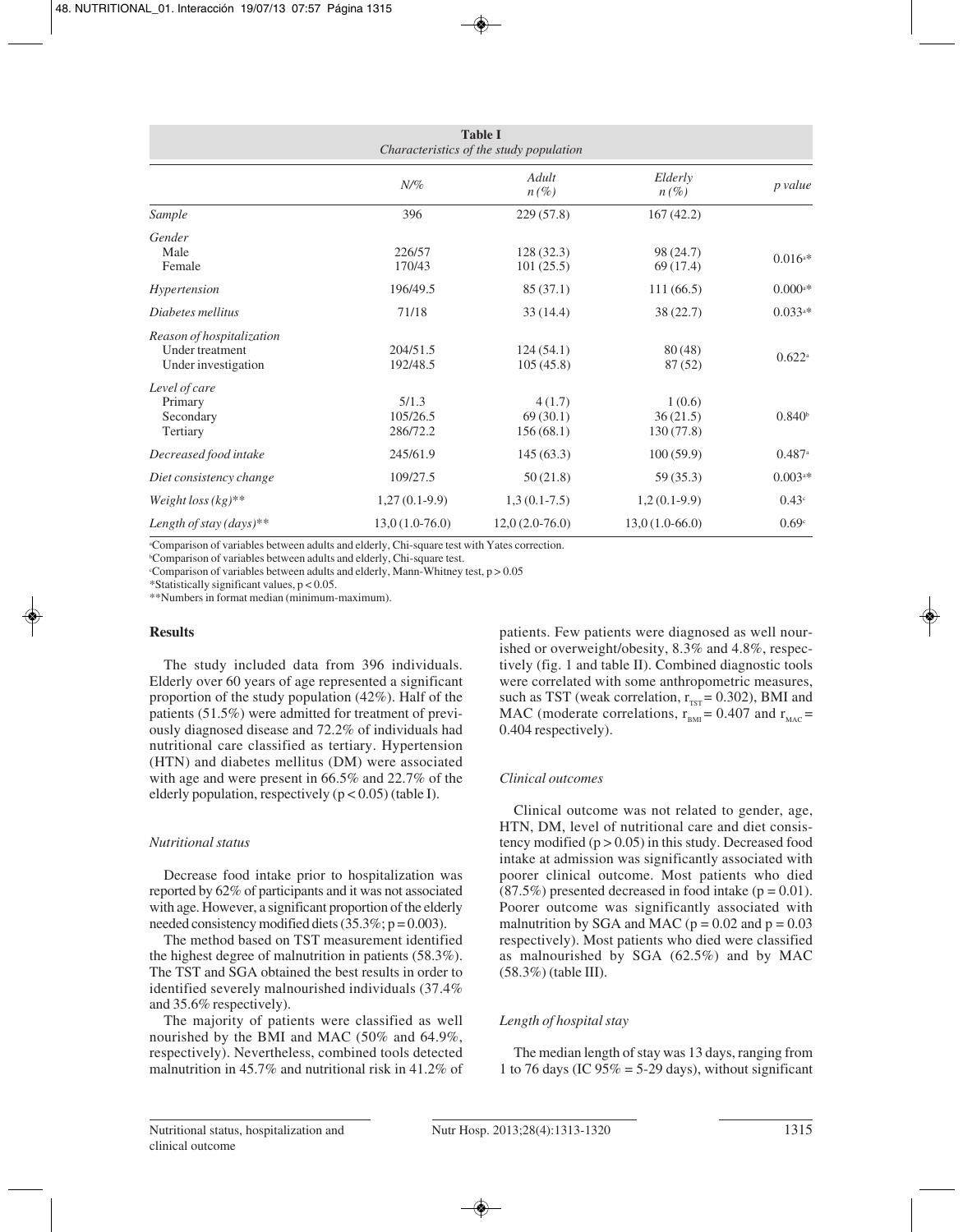

*Fig. 1.—Nutritional diagnosis according to different assessment tools used.*

| Nutritional diagnosis according to different assessment tools used |                           |                |                 |       |
|--------------------------------------------------------------------|---------------------------|----------------|-----------------|-------|
| Tools                                                              | Nutritional diagnosis     | Adults $n(\%)$ | Elderly $n(\%)$ | Total |
|                                                                    | Severe malnutrition       | 83 (36.2)      | 65(38.9)        | 148   |
| SGA                                                                | Nutritional risk          | 85 (37.1)      | 66(39.5)        | 151   |
|                                                                    | Well nourished            | 61(26.6)       | 36(21.6)        | 97    |
|                                                                    | $\mathbf n$               | 229 (100.0)    | 167(100)        | 396   |
|                                                                    | Malnutrition/Thinner      | 38(16.6)       | 68 (40.7)       | 106   |
|                                                                    | Well nourished            | 119(52.0)      | 79 (47.3)       | 198   |
| <b>BMI</b>                                                         | Overweight                | 55(24.0)       | 20(12.0)        | 75    |
|                                                                    | Obesity                   | 17(7.4)        | 0(0.0)          | 17    |
|                                                                    | n                         | 229(100.0)     | 167(100.0)      | 396   |
|                                                                    | Severe malnutrition       | 87 (38.0)      | 54 (32.3)       | 141   |
|                                                                    | Moderate malnutrition     | 31(13.5)       | 15(9.0)         | 46    |
|                                                                    | Mild malnutrition         | 28 (12.2)      | 16(9.6)         | 44    |
| <b>TST</b>                                                         | Well nourished            | 42(18.3)       | 33(19.8)        | 75    |
|                                                                    | Overweight                | 13(5.7)        | 10(6.0)         | 23    |
|                                                                    | Obesity                   | 28(12.2)       | 39(23.4)        | 67    |
|                                                                    | 229(100.0)<br>$\mathbf n$ |                | 167(100.0)      | 396   |
|                                                                    | Severe malnutrition       | 14(6.1)        | 7(4.2)          | 21    |
|                                                                    | Moderate malnutrition     | 41 (17.9)      | 13(7.8)         | 54    |
| MAC                                                                | Mild malnutrition         | 45(19.7)       | 19(11.4)        | 64    |
|                                                                    | Well nourished            | 129(56.3)      | 128 (76.6)      | 257   |
|                                                                    | $\mathbf n$               | 229(100.0)     | 167(100.0)      | 396   |
|                                                                    | Severe malnutrition       | 27(11.8)       | 13(7.8)         | 40    |
|                                                                    | Moderate malnutrition     | 37(16.2)       | 30(18.0)        | 67    |
|                                                                    | Mild malnutrition         | 40(17.5)       | 34(20.4)        | 74    |
| <b>Combined Tools</b>                                              | Nutritional risk          | 93(40.6)       | 70(41.9)        | 163   |
|                                                                    | Well nourished            | 20(8.7)        | 13(7.8)         | 33    |
|                                                                    | Overweight                | 6(2.6)         | 5(3.0)          | 11    |
|                                                                    | Obesity                   | 6(2.6)         | 2(1.2)          | 8     |
|                                                                    | n                         | 229 (100.0)    | 167(100.0)      | 396   |

**Table II**

SGA = Subjective global assessment; BMI = Body mass index; TST = Triceps skinfold thickness; MAC = Muscle arm circumference.

difference between adults and elderly. Among the patients included in the study, 6% died (table I).

The LOS did not differ according to gender, age, need of diet consistency change and anthropometric measurements. Longer hospitalization periods were associated with poor clinical outcomes, decreased food intake, level of nutritional care, diagnosis by SGA and malnutrition diagnosis by combining tools. The LOS of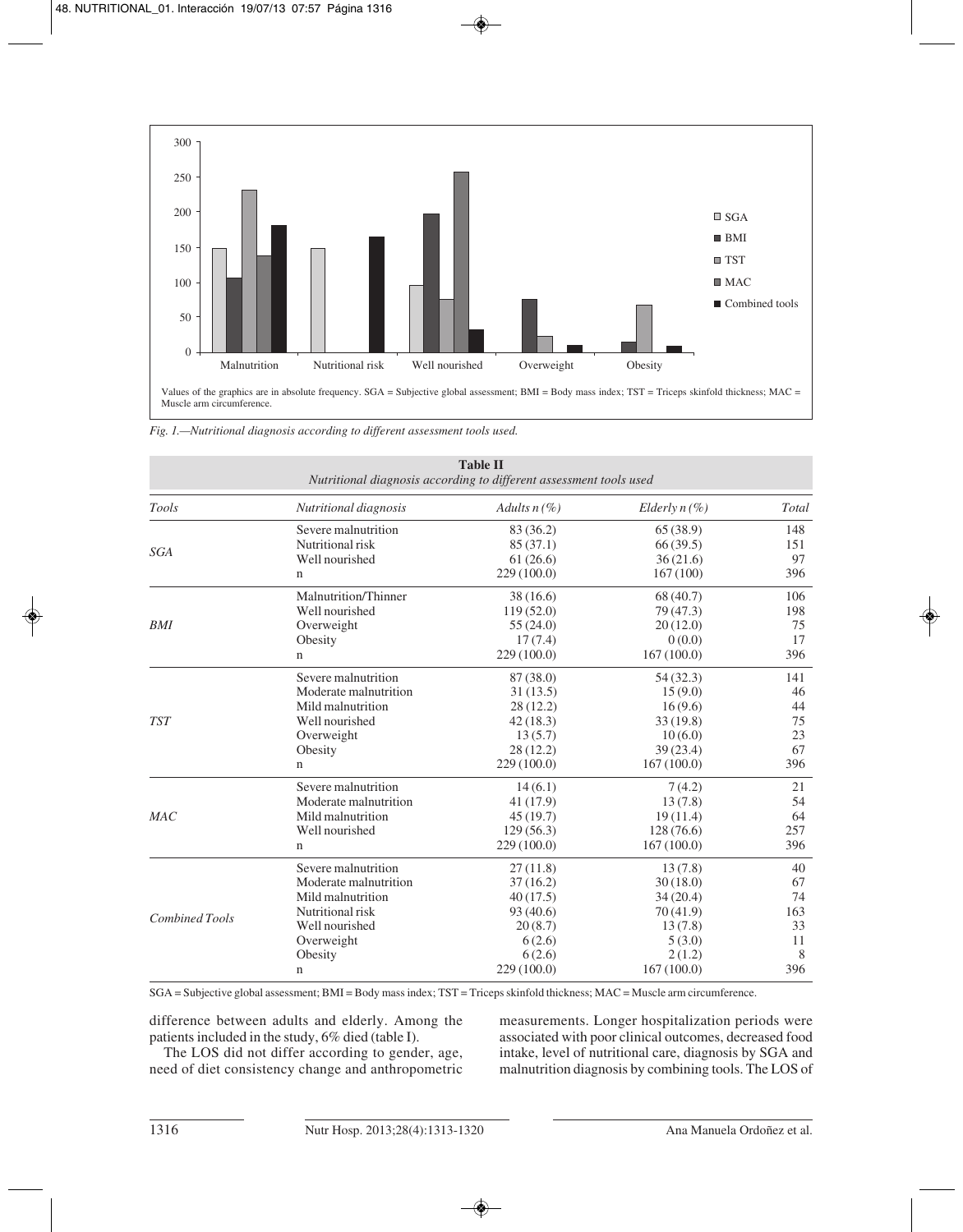| <b>Table III</b><br>Relationship between clinical outcome and the variables involved in the assessment of nutritional status                       |                                        |                                                                                       |                                                              |                     |
|----------------------------------------------------------------------------------------------------------------------------------------------------|----------------------------------------|---------------------------------------------------------------------------------------|--------------------------------------------------------------|---------------------|
| Variables                                                                                                                                          | $\boldsymbol{N}$                       | Clinical outcome                                                                      |                                                              |                     |
|                                                                                                                                                    |                                        | Discharge $n(\%)$                                                                     | Death $n(\%)$                                                | p value             |
| Gender<br>Male<br>Female                                                                                                                           | 226<br>170                             | 210 (92.9)<br>162(95.3)                                                               | 16(7.1)<br>08(4.7)                                           | $0.93$ <sup>a</sup> |
| Age<br>Adult<br>Elderly                                                                                                                            | 229<br>167                             | 216(94.3)<br>156 (93.4)                                                               | 13(5.7)<br>11(6.6)                                           | $0.87^{\circ}$      |
| Hypertension                                                                                                                                       | 196                                    | 185 (94.4)                                                                            | 11(5.6)                                                      | $0.87^{\circ}$      |
| Diabetes melitus                                                                                                                                   | 71                                     | 66 (93.0)                                                                             | 5(7.0)                                                       | $0.91^{\circ}$      |
| Level of care<br>Primary<br>Secondary<br>Tertiary                                                                                                  | 5<br>105<br>286                        | 5(100.0)<br>103(98.1)<br>264(92.3)                                                    | 02(1.9)<br>22(7.7)                                           | 0.08 <sup>b</sup>   |
| Decreased food intake                                                                                                                              | 245                                    | 224(91.4)                                                                             | 21(8.6)                                                      | $0.01a*$            |
| Diet consistency change                                                                                                                            | 109                                    | 102(93.6)                                                                             | 7(6.4)                                                       | 0.96a               |
| SGA<br>Severe malnutrition<br>Nutritional risk<br>Well nourished                                                                                   | 148<br>151<br>97                       | 133 (89.9)<br>144 (95.4)<br>95 (97.9)                                                 | 15(10.1)<br>07(4.6)<br>02(2.1)                               | $0.02^{\rm b*}$     |
| BMI<br>Thinner<br>Well nourished<br>Overweight<br>Obesity                                                                                          | 106<br>198<br>75<br>17                 | 104(98.1)<br>187 (94.4)<br>68 (90.7)<br>16(94.1)                                      | 5(4.7)<br>11(5.6)<br>7(9.3)<br>1(5.9)                        | $0.85^{\rm b}$      |
| <b>TST</b><br>Severe malnutrition<br>Moderate malnutrition<br>Mild malnutrition<br>Well nourished<br>Overweight<br>Obesity                         | 141<br>46<br>44<br>75<br>23<br>67      | 132(93.6)<br>43 (93.5)<br>42(95.5)<br>72 (96.0)<br>20(87.0)<br>63(94.0)               | 9(6.4)<br>3(6.5)<br>2(4.5)<br>3(4.0)<br>3(13.0)<br>4(6.0)    | 0.36 <sup>b</sup>   |
| MAC<br>Severe malnutrition<br>Moderate malnutrition<br>Mild malnutrition<br>Well nourished                                                         | 21<br>54<br>64<br>257                  | 19(90.5)<br>46(85.2)<br>60(93.8)<br>247(96.1)                                         | 2(9.5)<br>8(14.8)<br>4(6.3)<br>10(3.9)                       | $0.03^{\rm b*}$     |
| Combined tools<br>Severe malnutrition<br>Moderate malnutrition<br>Mild malnutrition<br>Nutritional risk<br>Well nourished<br>Overweight<br>Obesity | 40<br>67<br>74<br>163<br>33<br>11<br>8 | 36(90.0)<br>59(88.1)<br>68 (91.9)<br>157(96.3)<br>33 (100.0)<br>11(100.0)<br>8(100.0) | 4(10.0)<br>8(11.9)<br>6(8.1)<br>6(3.7)<br>—<br>—<br>$\equiv$ | 0.09 <sup>b</sup>   |

a Comparison between the studied variables and clinical outcome (discharge or death), Chi-square test with Yates correction.

b Comparison between the studied variables and clinical outcome (discharge or death), Chi-square test.

\*Values considered significant with p <0.05. (%)= percentage calculated in relation to the N of the respective class.

SGA = Subjective global assessment; BMI = Body mass index; TST = Triceps skinfold thickness; MAC = Muscle arm circumference.

patients who died, was 7 days longer than those who were discharged ( $p = 0.004$ ). Patients that decreased food intake had LOS 3 days longer than patients without decreased food intake  $(p = 0.001)$ . Tertiary patients remained hospitalized 4 days longer than secondary care patients  $(p < 0.01)$  (table IV). According to SGA, malnourished and patients at nutritional risk had longer LOS than well nourished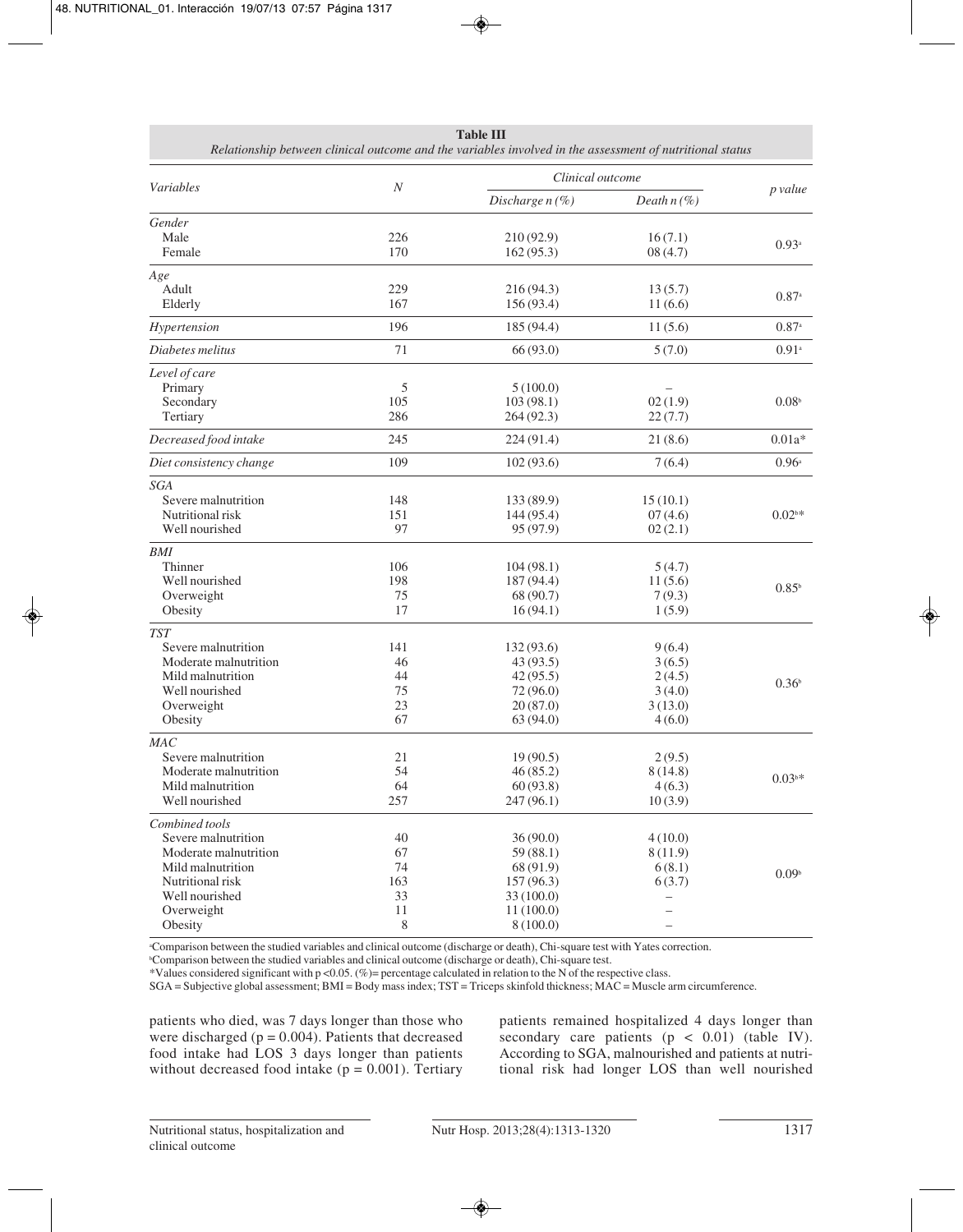| <b>Tabla IV</b><br>Relationship between length of hospital stay and the variables involved in the assessment of nutritional status |            |                                    |                       |  |
|------------------------------------------------------------------------------------------------------------------------------------|------------|------------------------------------|-----------------------|--|
| Variables                                                                                                                          | N          | Length of hospital stay $(days)**$ | p value               |  |
| Gender                                                                                                                             |            |                                    |                       |  |
| Male<br>Female                                                                                                                     | 226<br>170 | $13.5(2-76)$<br>$12.0(1-63)$       | 0.69a                 |  |
| Age                                                                                                                                |            |                                    |                       |  |
| Adult<br>Elderly                                                                                                                   | 229<br>167 | $13.0(1-66)$<br>$12.0(2-76)$       | 0.07a                 |  |
| Hipertensão                                                                                                                        |            |                                    |                       |  |
| Present<br>Absent                                                                                                                  | 196<br>200 | $11.0(1-76)$<br>$13.0(2-70)$       | $0.11^{a}$            |  |
| Diabetes mellitus                                                                                                                  |            |                                    |                       |  |
| Present<br>Absent                                                                                                                  | 71<br>325  | $15.0(2-59)$<br>$12.0(1-76)$       | 0.09a                 |  |
| Level of care                                                                                                                      |            |                                    |                       |  |
| Primary                                                                                                                            | 5          | $8.0(3-29)$                        |                       |  |
| Secondary<br>Tertiary                                                                                                              | 105<br>286 | $10.0(1-76)$<br>$13.0(2-70)$       | 0.01 <sup>b</sup>     |  |
| Decreased food intake                                                                                                              |            |                                    |                       |  |
| Present<br>Absent                                                                                                                  | 245<br>151 | $15.0(2-59)$<br>$12.0(1-76)$       | $0.001$ <sup>a*</sup> |  |
| Diet consistency change                                                                                                            |            |                                    |                       |  |
| Yes<br>N <sub>0</sub>                                                                                                              | 109<br>287 | $12.0(1-70)$<br>$13.0(2-76)$       | 0.63a                 |  |
| Clinical outcome                                                                                                                   |            |                                    |                       |  |
| Death                                                                                                                              | 24         | $19.0(2-66)$                       | $0.004$ <sup>a*</sup> |  |
| Discharge                                                                                                                          | 372        | $12.0(1-76)$                       |                       |  |
| <b>SGA</b><br>Severe malnutrition                                                                                                  | 148        | $14.5(2-76)$                       |                       |  |
| Nutritional risk                                                                                                                   | 151        | $13.0(2-52)$                       | $0.001$ <sup>b*</sup> |  |
| Well nourished                                                                                                                     | 97         | $9.0(1-30)$                        |                       |  |
| BMI<br>Thinner                                                                                                                     | 106        | $14.5(2-76)$                       |                       |  |
| Well nourished                                                                                                                     | 198        | $11.0(2-66)$                       | 0.09 <sup>b</sup>     |  |
| Overweight/obesity                                                                                                                 | 75         | $12.0(1-63)$                       |                       |  |
| <b>TST</b><br>Severe malnutrition                                                                                                  | 141        | $12.0(2-62)$                       |                       |  |
| Moderate malnutrition                                                                                                              | 46         | $13.0(2-66)$                       |                       |  |
| Mild malnutrition<br>Well nourished                                                                                                | 44<br>75   | $16.0(2-44)$<br>$11.0(2-43)$       | 0.34 <sup>b</sup>     |  |
| Overweight                                                                                                                         | 23         | $10.5(1-76)$                       |                       |  |
| Obesity                                                                                                                            | 67         | $13.0(2-44)$                       |                       |  |
| MAC<br>Severe malnutrition                                                                                                         | 21         | $15.0(6-44)$                       |                       |  |
| Moderate malnutrition                                                                                                              | 54         | $13.0(2-70)$                       |                       |  |
| Mild malnutrition                                                                                                                  | 64         | $14.0(2-66)$                       | 0.12 <sup>b</sup>     |  |
| Well nourished                                                                                                                     | 257        | $11.0(1-63)$                       |                       |  |
| Combined tools<br>Severe malnutrition                                                                                              | 40         |                                    |                       |  |
| Moderate malnutrion                                                                                                                | 67         | $15.0(8-70)$<br>$16.0(4-66)$       |                       |  |
| Mild malnutrition                                                                                                                  | 74         | $13.0(2-63)$                       |                       |  |
| Nutritional risk                                                                                                                   | 163        | $10.0(2-76)$                       | $0.001^{b*}$          |  |
| Well nourished<br>Overweight                                                                                                       | 33<br>11   | $10.0(2-41)$<br>$9.0(3-30)$        |                       |  |
| Obesity                                                                                                                            | 8          | $4.5(1-18)$                        |                       |  |

\*\*Numbers in median format (min-max) calculated with IC 95%.

a Comparison between the studied variables and length of stay, Mann-Whitney test. b Comparison between the studied variables and length of stay, Kruskall-Wallis test and multiple comparisons among categories of variables. \*Values considered significant with p < 0.05.

SGA: Subjective global assessment; BMI: Body mass index; TST: Triceps skinfold thickness; MAC: Muscle arm circumference.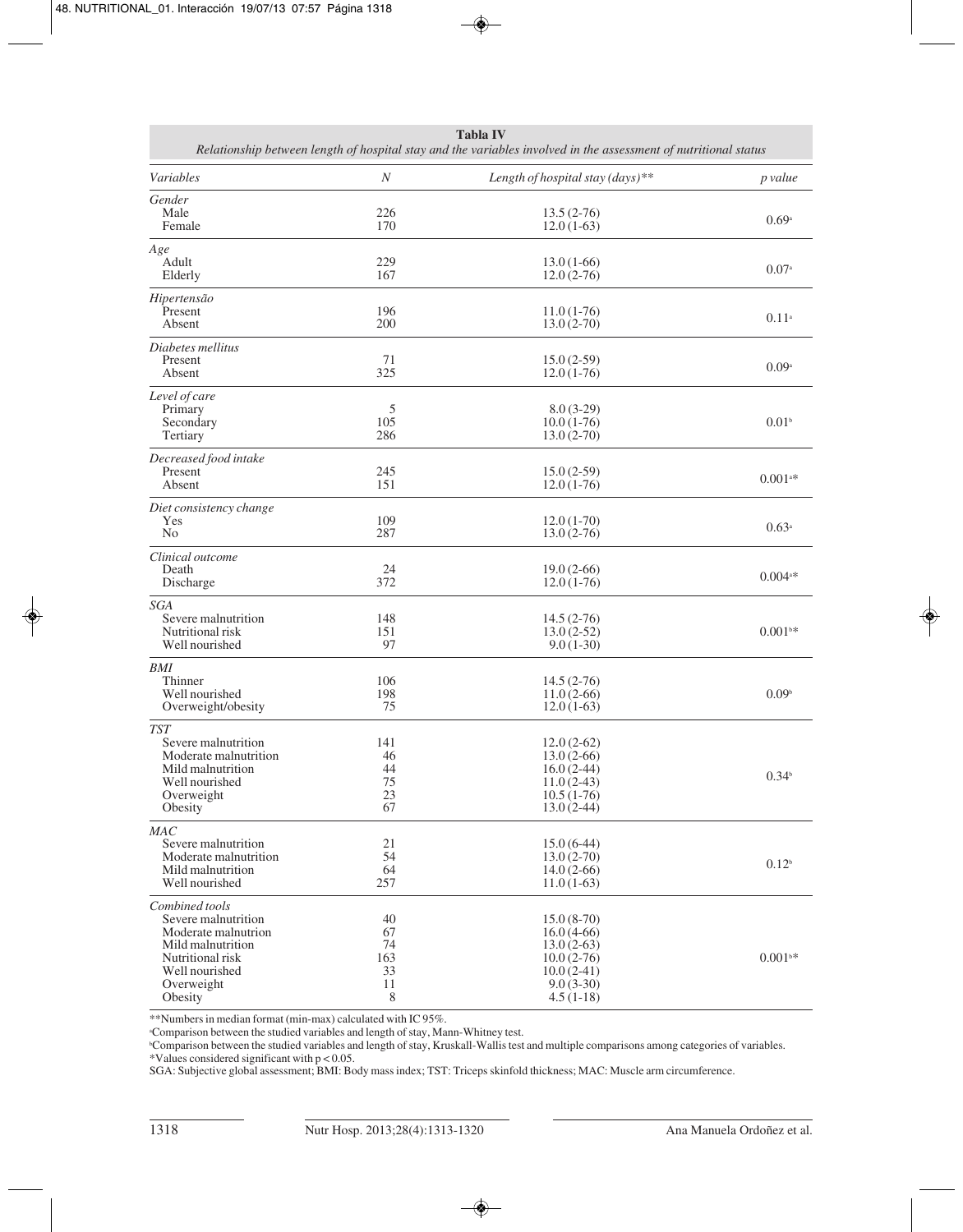patients. The LOS of malnourished patients was 5 days longer than well nourished. The LOS of severe malnourished patients by combined tools was 5 days longer than well nourished ones and 10 days longer than obese patients (table IV). The correlation coefficients between weight loss during the hospitalization period and clinical outcome  $(r = 0.028)$  and LOS  $(r =$ 0.010) were not significant.

# **Discussion**

The elderly population is increasing over the past years14 and added to this situation exists a progressive increase in the prevalence of chronic diseases among the general population. In this study elderly population represents almost half of the patients evaluated. Further, HTN and DM were associated with the elderly population increasing the risk of developing complications from chronic diseases, which affect the maintenance of a good nutritional status<sup>15,16</sup>. Elderly people are a risk group for nutritional alteration due to physical, cognitive and physiological limitations imposed by advancing age. In this study, the elderly required more dietary modifications and had higher median weight loss.

Fifty percent of the patients in the present study had some degree of weight loss during the hospitalization period, which is higher than the percentage published in another study in a university hospital, in which 31% of hospitalized patients showed decline in nutritional status during hospitalization<sup>17</sup>. Half of patients did not have a definitive diagnosis at admission, which involves performing several diagnostic tests. This may have contributed to increase the fasting times which can affect negatively the nutritional status. Most patients were classified as tertiary level care, *i.e.*, the underlying disease required nutritional care and it was already associated to nutritional risk factors (anorexia, decreased food intake, weight loss). This fact can be justified because this is a tertiary hospital, where the patients are admitted when the symptoms are already advanced in a process of underlying diseases investigation. These clinical symptoms can affect the food intake and interfere with the maintenance of a good nutritional status.

In this study nutritional status assessment was done using different tools. There is not a gold standard method for the diagnosis of nutritional status, which makes the use of different tools important in order to define the nutritional diagnosis, since each of these tools has limitations. Therefore, in this study a combination of different tools (here called combined tools) were used in order to make a better diagnosis of nutritional status<sup>7</sup>.

Analyzing the tools used to diagnose undernutrition, TST and SGA were those more effective to detect some degree of malnutrition. In this study, more than half the cases of death were from patients diagnosed as malnourished by SGA. The SGA considers clinical characteristics and presents predictive capacity of nutritional status related complications<sup>18</sup>. These data

indicate the importance of periodic nutritional status assessment, which improves the chances of early nutritional therapy and better prognosis<sup>19</sup>.

BMI and MAC showed moderate correlation with the nutritional diagnosis by combining tools. Although it has been proposed that anthropometric measurements identify malnutrition mainly in advanced stages $20$ . In the present study only MAC was related to increase mortality. This result might be explained by the fact that this anthropometric measure is able to detect mainly body lean mass changes as compared to other anthropometric measures. The relationship between body lean mass deterioration and mortality is well established $21$ .

When clinical, anthropometric and biochemical variables (combined tools) routinely used at the teaching hospital were considered to determine the nutritional status, 46% of patients were classified as malnourished. These results are similar to those reported in other studies, in which 30% to 50% of hospitalized patients were malnourished<sup>6,22</sup>. Thus, combined tools can improve the early detection of nutritional status, which allows minimize the negative impact of hospital malnutrition. Malnutrition is responsible for poor clinical responses to treatment, increased complications, LOS and costs of hospitalization what adversely affects clinical outcomes<sup>22,23,24</sup>.

Tertiary care patients, with decreased food intake, diagnosed as malnourished by SGA at admission and by combined tools had longer LOS and poor clinical outcomes. These results have been found in other studies.25,26,27,28. Decreased food intake can be a consequence of advanced underlying disease and be related to poor response to medical treatment. The association between malnutrition detected by SGA at admission and negative clinical outcome has been described in other studies confirming the importance of SGA as a tool for early nutritional assessment at admission.<sup>29,30</sup>. This may also be associated with more severe underlying disease.

In this study longer LOS was associated with higher mortality. The relationship between malnutrition and LOS was also reported in other studies $17,31,32,33$  and can be considered an independent risk factor for increased complications rates, mortality, and costs<sup>34</sup>.

This study has some limitations, such as the wide variety of underlying diseases treated or investigated at the internal medicine department.Additionally a large number of patients are admitted for investigation without a definitive diagnosis. Thus, it was not possible to determine the impact of the underlying disease on the nutritional status.

# **Conclusion**

Malnourished patients according to SGA and those with decreased food intake at admission have longer LOS and poorer clinical outcomes. Malnutrition diagnosed by MAC is also related to higher mortality.